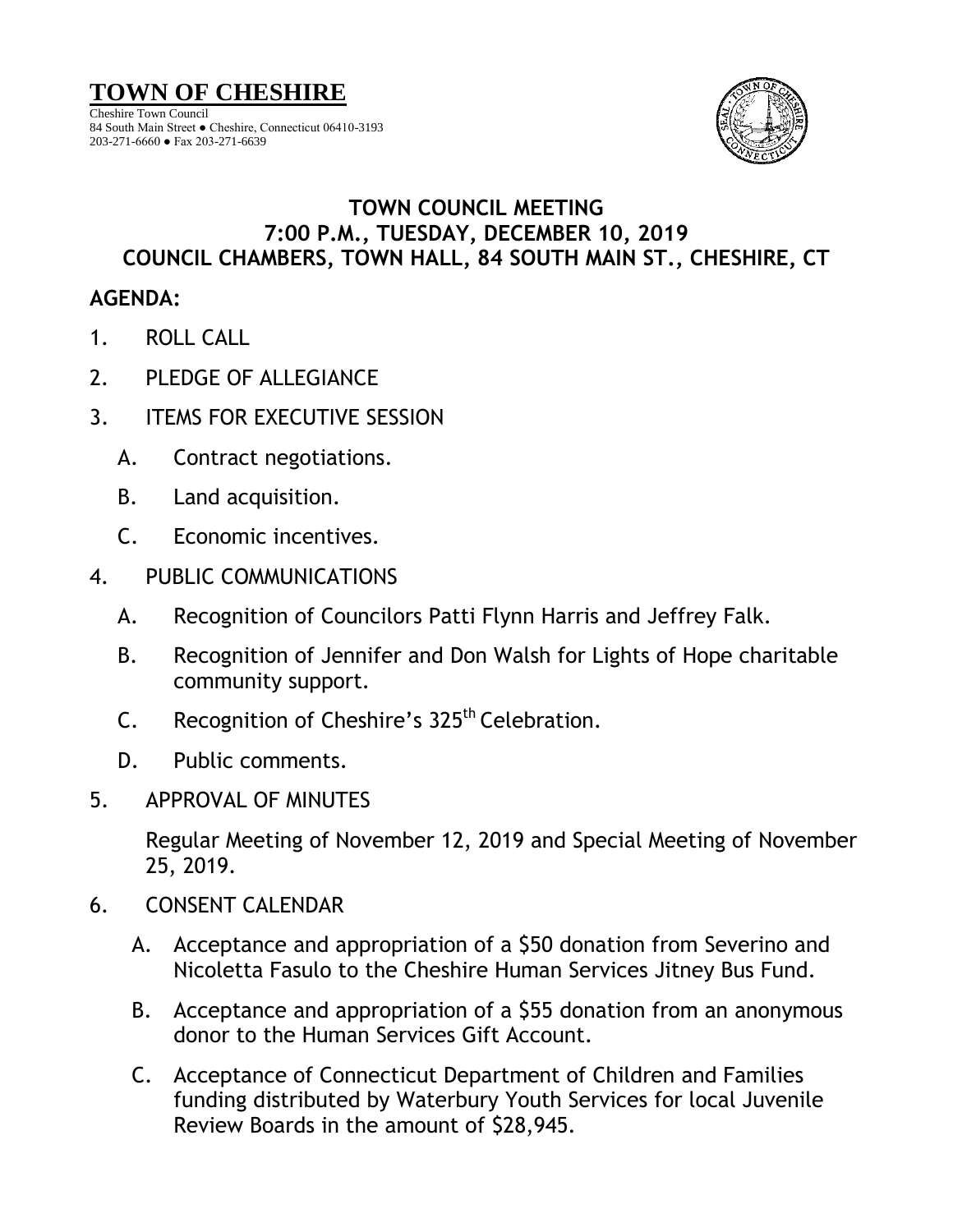- D. Acceptance and appropriation of a \$5,342 grant from the Western Connecticut Coalition for the Local Prevention Council to be used for substance abuse prevention activities.
- E. Acceptance and appropriation of a \$10 donation from YourCause LLC to the Parks and Recreation Gift Account to be used for the dog park.
- 7. ITEMS REMOVED FROM CONSENT CALENDAR
- 8. OLD BUSINESS
	- A. Discussion re: proposals for Legislative Recommendations.
	- B. Town Manager's 19-20 Goals and Objectives.
- 9. NEW BUSINESS
	- A. Discussion and possible action on the Town Council Rules of Procedure.
	- B. Acceptance of a \$13,500 donation from Cheshire's Lights of Hope and appropriation of \$6,750 to both the Human Services Gift Account and the Cheshire Fuel Bank Account.
	- C. Discussion and possible action re: naming a portion of the Linear Trail "Trail of Hope".
	- D. Approval of income levels for the 2019 Local Elderly Tax Credit Program.
	- E. Appointment of Board of Education member to the School Modernization Committee to fill vacancy.
	- F. Discussion and possible action re: conducting an RFP for legal services.
	- G. Discussion and possible action re: tax incentive assistance for 1008 South Main Street, LLC.
- 10. TOWN MANAGER REPORT AND COMMUNICATIONS
	- A. Monthly Status Report.
	- B. Department Status Reports: Police, Fire, Fire Marshal.
- 11. REPORTS OF COMMITTEES OF THE COUNCIL
	- A. Chairman's Report.
	- B. Miscellaneous.